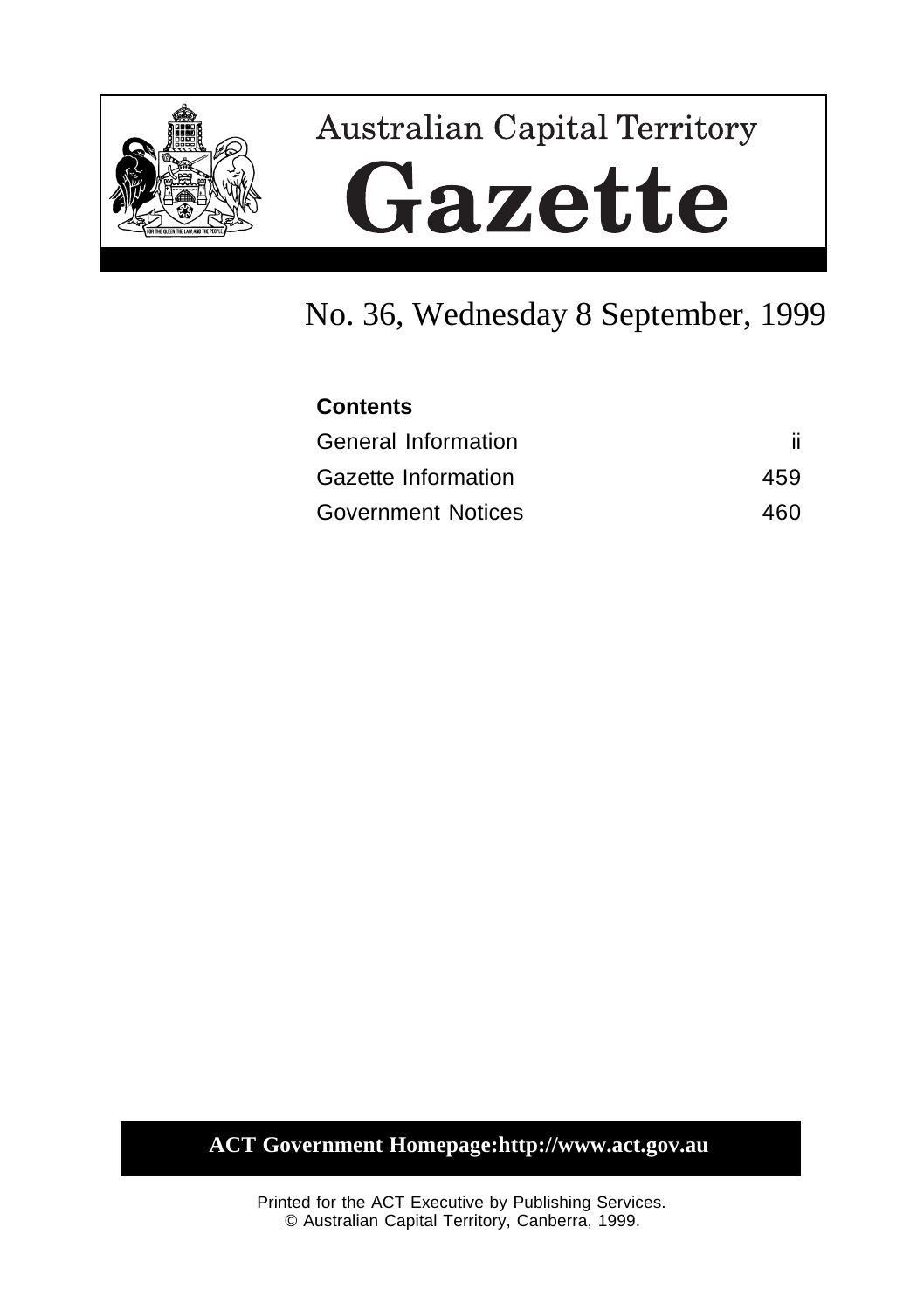# **GENERAL INFORMATION**

### **ACT GOVERNMENT GAZETTE**

The ACT Government Gazette is published each Wednesday. The sections included in the publication are:

- General Information;
- Government Notices;
- Purchasing and Disposals;
- Invitations to Tender, Quote or Register Interest;
- Contracts arranged, and
- Private Notices

(Australian Public Service notices will continue to appear in the Commonwealth of Australia Gazette).

#### **CONTACT DETAILS**

ACT Gazette Officer Publishing Services GPO Box 158 Canberra Act 2601

Phone: (02) 6205 0484 Fax: (02) 6205 0266 **e-mail: gazette\_office@dpa.act.gov.au** ACT Gazette Office Level 7, Macarthur House Wattle Street Lyneham 2602

### **Notices for Publications**

Notices for the Gazette are to be lodged by 12 noon on the Wednesday prior to publication. Notices can be lodged in advance in hard copy or facsimile, by electronic mail or diskette, with a brief message of instruction and a WORD compatible document attachment.

A Gazette Request Form must also be delivered to the Gazette Office, by hand, mail or fax. For copies of this form please telephone the Gazette Office or go to www.act.gov.au/government/reports/pub/gazreq.doc.

Signed notices must be sighted by the Gazette Office before gazettal can proceed.

**Purchasing and Disposal Codes** may be accessed on the ACT Government Website:

www.act.gov.au/government/report/pub/gazette/p&d.pdf. Alternatively, you may obtain a hard copy listing by contacting the gazette office.

### **Private Notices**

The fee for a private notice is as follows:

• minimum charge \$1.00 per word or \$100.00 whichever is the greater.

Cheques are to be made payable to 'Publishing Services' and are to be forwarded to the Gazette office with a copy of the notice (Either on a PC formatted disk in WORD, or if the notice has already been emailed, a hard copy of the notice) and Gazette Request Form. Payment can be made by EFTPOS (Bankcard, Visa or Mastercard) by telephoning the Gazette Office. Payment must be received before gazettal can proceed.

### **Purchasing and Subscriptions**

Copies of the ACT Government Gazette may be purchased at a cost of \$5.00 (or \$2.00 for a Special Gazette) from the ACT Government shopfront, Legislation/Gazette sales counter, East Row, Canberra City. Subscriptions to the Gazette maybe arranged through the Gazette Office at a price of \$360.00 (1 July 1999 -30 June 2000) or part thereof, including postage. Refunds will not be given for cancellations. Claims for missing items will be recognised as valid if lodged within 28 days of publication.

### **Copyright Notice - Australian Capital Territory**

This work is copyright. Apart from any use as permitted under the Copyright Act 1968, no part may be reproduced by any process without written permission from Library and Information Management, Department of Urban Services, ACT Government, GPO Box 249, Civic Square ACT 2608.

### **Products and Services advertised in this publication are not necessarily endorsed by the ACT Government**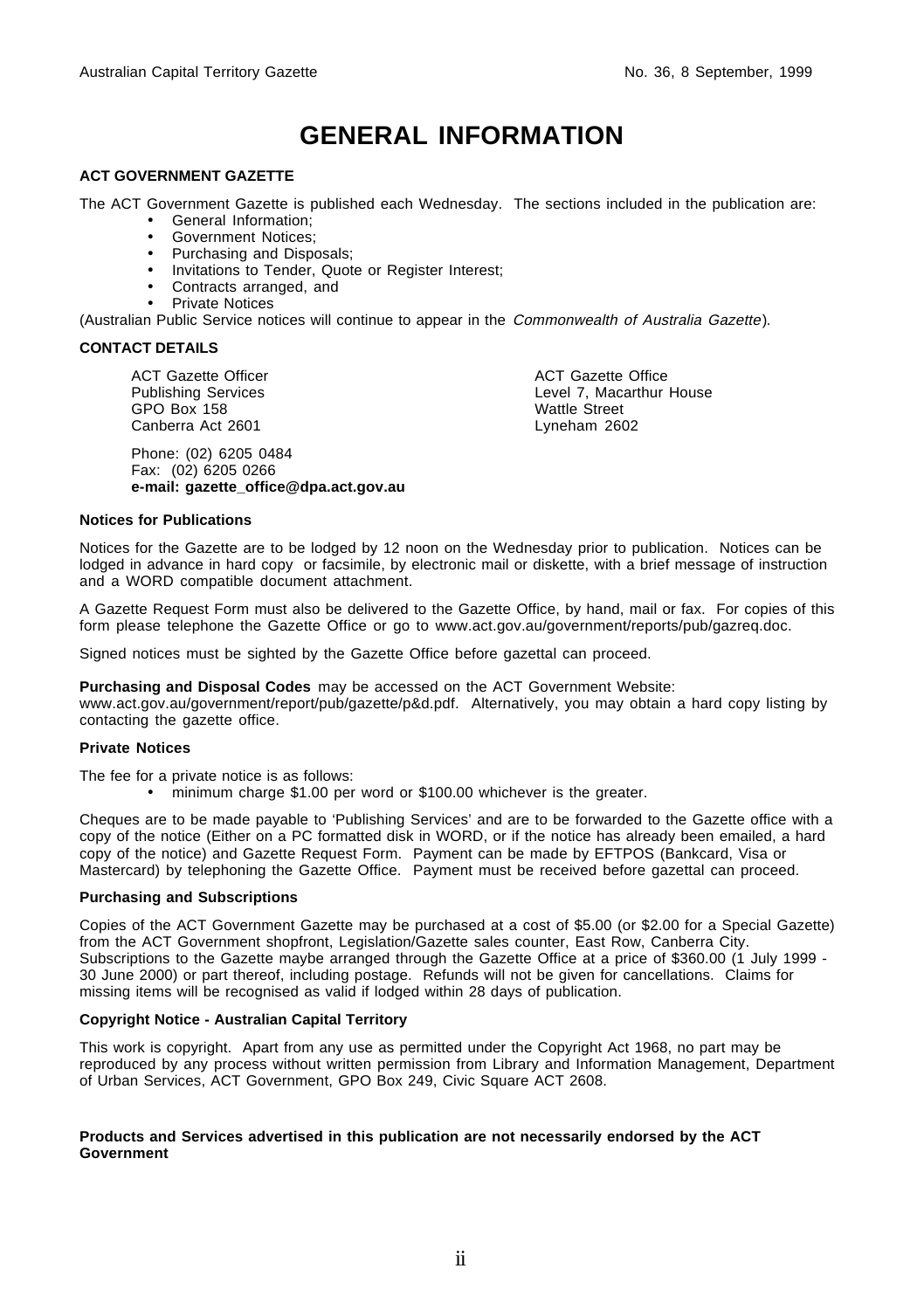# **GAZETTE INFORMATION**

### **ISSUE OF ACT SPECIAL GAZETTES**

The following issues of the ACT Special Gazettes have been published since the last Weekly Gazette. For listings of previous ACT Special Gazettes please refer to this internet site

http://www.publishing.act.gov.au

| Gazette<br><b>Number</b> | <b>Date</b> | Title                                                                                                                                      |
|--------------------------|-------------|--------------------------------------------------------------------------------------------------------------------------------------------|
| <b>S52</b>               | 1 September | Regulation No. 15 of 1999 $\sim$ Health Regulations (Maternal<br>Health Information) Act 1998 - Maternal Health Information<br>Regulations |
| <b>S53</b>               | 3 September | Regulation No. 16 of 1999 ~ Motor Traffic Act 1936 - Motor<br><b>Traffic Regulations Amendment</b>                                         |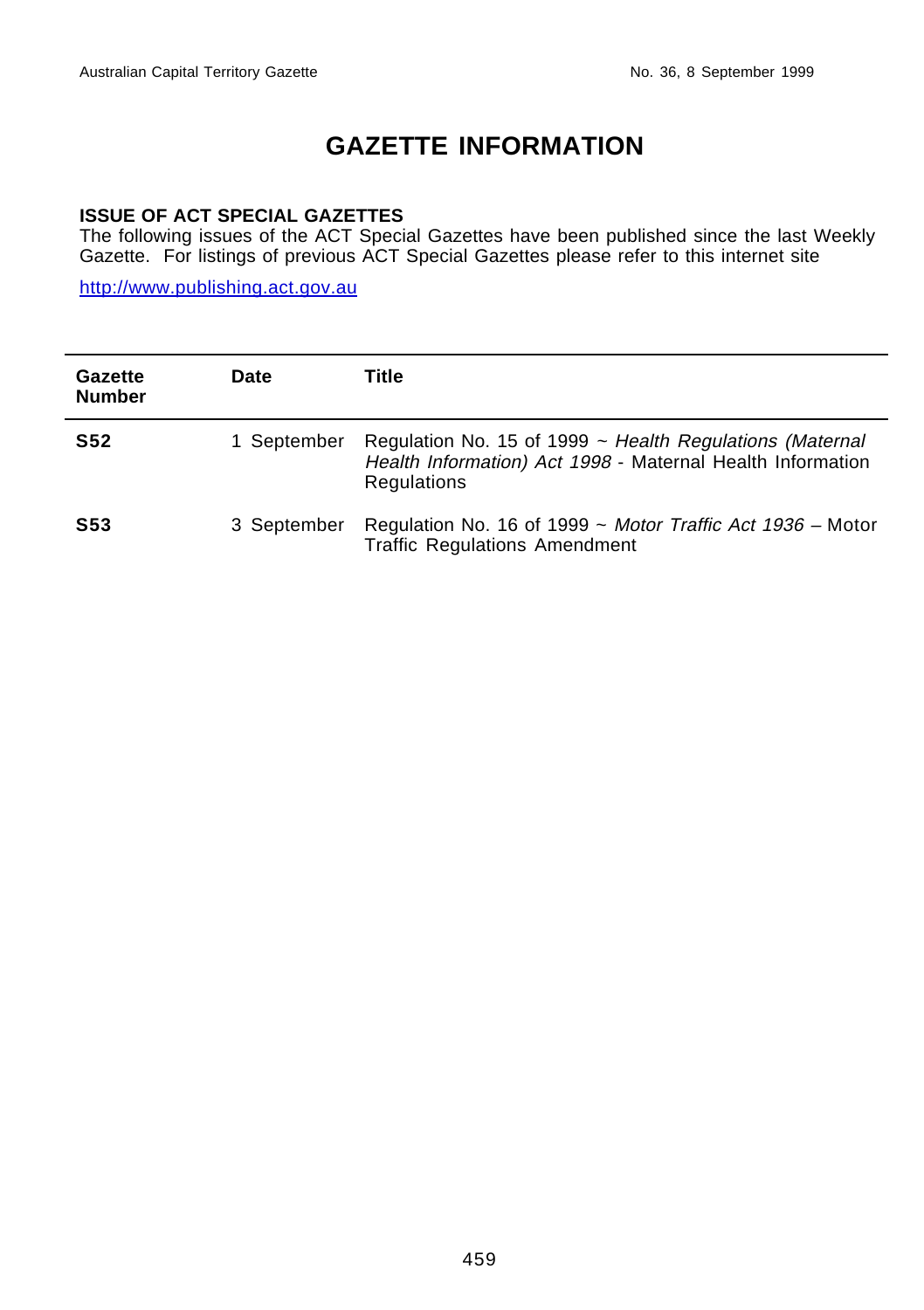# **GOVERNMENT NOTICES**

### **NOTIFICATION OF THE MAKING OF AN INSTRUMENT**

NOTICE is hereby given that the undermentioned Instruments of the Australian Capital Territory have been made. Copies of the Instruments may be purchased from Publishing Services, Legislation and Sales Counter, ACT Government Shopfront, Corner of City Walk and East Row Canberra City ACT 2601.

| Act under which<br>Instrument made             | <b>Description of Instrument</b>                      | Number and year of<br><b>Instrument</b> |
|------------------------------------------------|-------------------------------------------------------|-----------------------------------------|
| Water Resources Act<br>1998                    | Determination of Fees and<br>Charges.                 | No. 204 of 1999                         |
| Pharmacy Act 1931                              | Determination of Fees.                                | No. 205 of 1999                         |
| Mental Health (Treatment<br>and Care) Act 1994 | Revocation of Appointment -<br>Mental Health Officer. | No. 206 of 1999                         |
| Mental Health (Treatment<br>and Care) Act 1994 | Revocation of Appointment -<br>Mental Health Officer. | No. 207 of 1999                         |
| Mental Health (Treatment<br>and Care) Act 1994 | Revocation of Appointment -<br>Mental Health Officer. | No. 208 of 1999                         |
| Mental Health (Treatment<br>and Care) Act 1994 | Revocation of Appointment -<br>Mental Health Officer. | No. 209 of 1999                         |
| Mental Health (Treatment<br>and Care) Act 1994 | Revocation of Appointment -<br>Mental Health Officer. | No. 210 of 1999                         |
| Mental Health (Treatment<br>and Care) Act 1994 | Revocation of Appointment -<br>Mental Health Officer. | No. 211 of 1999                         |
| Mental Health (Treatment<br>and Care) Act 1994 | Revocation of Appointment -<br>Mental Health Officer. | No. 212 of 1999                         |
| Mental Health (Treatment<br>and Care) Act 1994 | Revocation of Appointment -<br>Mental Health Officer. | No. 213 of 1999                         |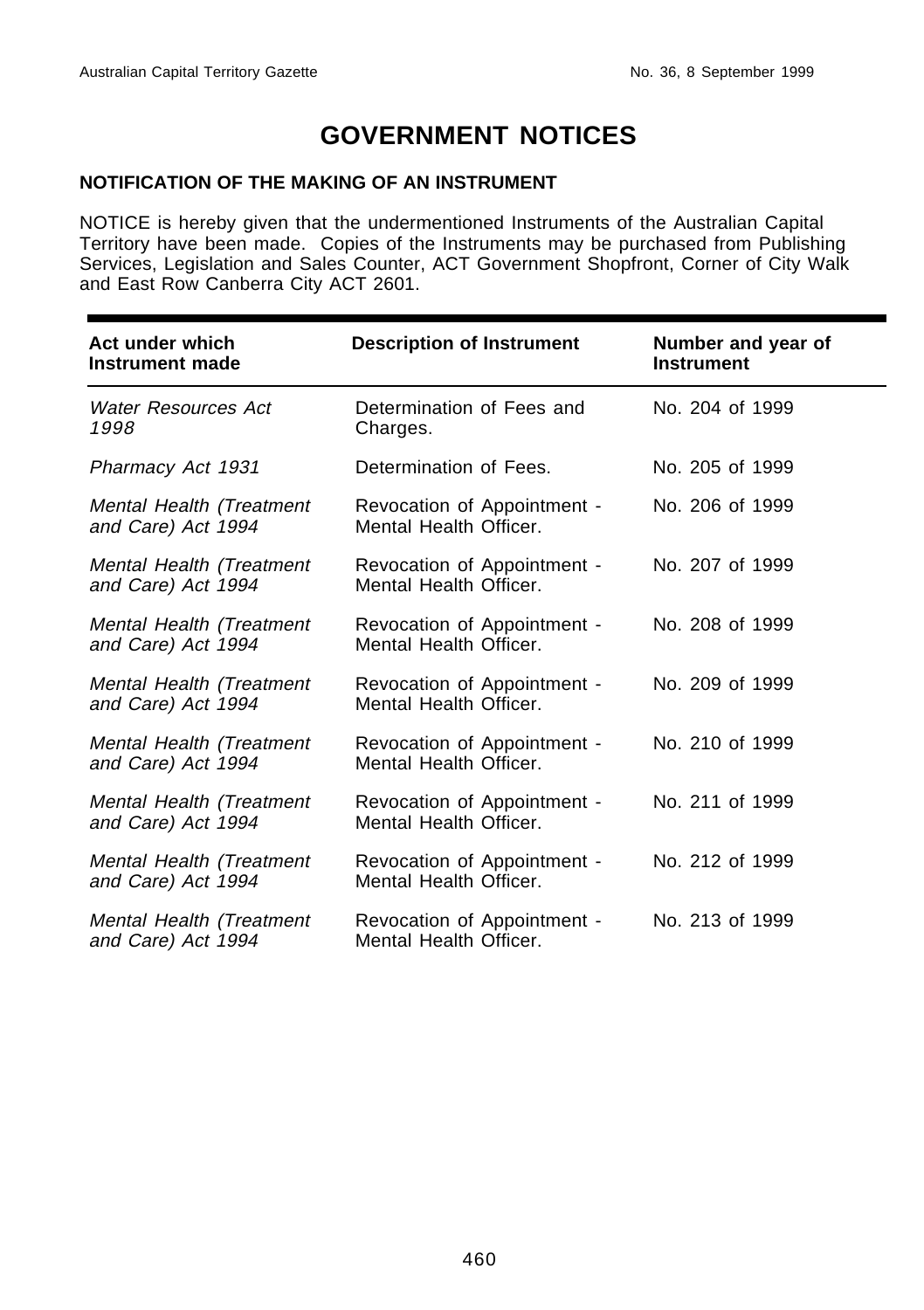### **NOTIFICATION OF THE MAKING OF AN INSTRUMENT**

NOTICE is hereby given that the undermentioned Instruments of the Australian Capital Territory have been made. Copies of the Instruments may be purchased from Publishing Services, Legislation and Sales Counter, ACT Government Shopfront, Corner of City Walk and East Row Canberra City ACT 2601.

| Act under which<br>Instrument made                  | <b>Description of Instrument</b>                                                               | Number and year of<br><b>Instrument</b> |
|-----------------------------------------------------|------------------------------------------------------------------------------------------------|-----------------------------------------|
| <b>Public Place Names Act</b><br>1989               | Determination of<br>Nomenclature in the Suburb of<br>Barton by omitting one name.              | No. 214 of 1999                         |
| Public Place Names Act<br>1989                      | Determination of<br>Nomenclature in the Suburb of<br>Amaroo.                                   | No. 215 of 1999                         |
| <b>Public Place Names Act</b><br>1989               | Determination of<br>Nomenclature in the Suburb of<br>Dunlop.                                   | No. 216 of 1999                         |
| <b>National Exhibition Centre</b><br>Trust Act 1976 | Instrument of Appointment.                                                                     | No. 217 of 1999                         |
| Children's Services Act<br>1986                     | Appointment to Children's<br>Services Council -<br>Chairperson under Section 13<br>of the Act. | No. 218 of 1999                         |
| Children's Services Act<br>1986                     | Appointment to Children's<br>Services Council - Member<br>under Section 13 of the Act.         | No. 219 of 1999                         |
| Children's Services Act<br>1986                     | Appointment to Children's<br>Services Council - Member<br>under Section 13 of the Act.         | No. 220 of 1999                         |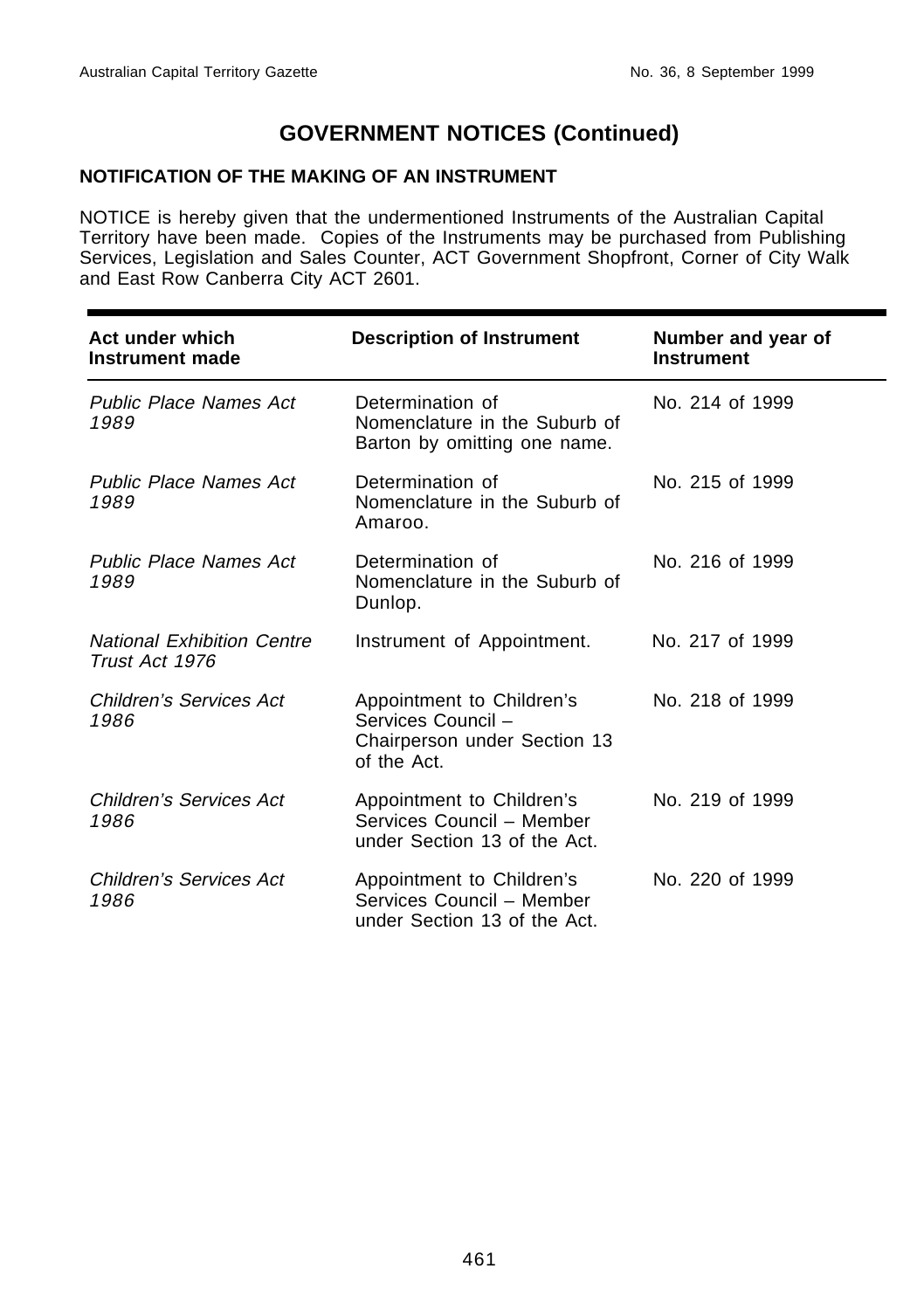### **NOTIFICATION OF AN INSTRUMENT MADE UNDER THE PUBLIC ROADS ACT 1902 (NSW)**

NOTICE is hereby given that the undermentioned Instruments have been made under the Public Roads Act 1902 (NSW). Copies of the Instruments are available from the ACT Land Information Centre, Planning and Land Management, 16 Challis Street, Dickson, ACT; Telephone 6207 1601.

| Act under which<br>Instrument made | <b>Description of Instrument</b>                                    | Number and year of<br><b>Instrument</b> |
|------------------------------------|---------------------------------------------------------------------|-----------------------------------------|
| Public Roads Act 1902<br>(NSW)     | Notice of Declaration of a<br>Public Road – Division of<br>Chapman. | No. R29/99 of 1999                      |
| Public Roads Act 1902<br>(NSW)     | Notice of Declaration of Public<br>Roads – Division of Nicholls.    | No. R30/99 of 1999                      |
| Public Roads Act 1902<br>(NSW)     | Notice of Declaration of Public<br>Roads – Division of Dunlop.      | No. R31/99 of 1999                      |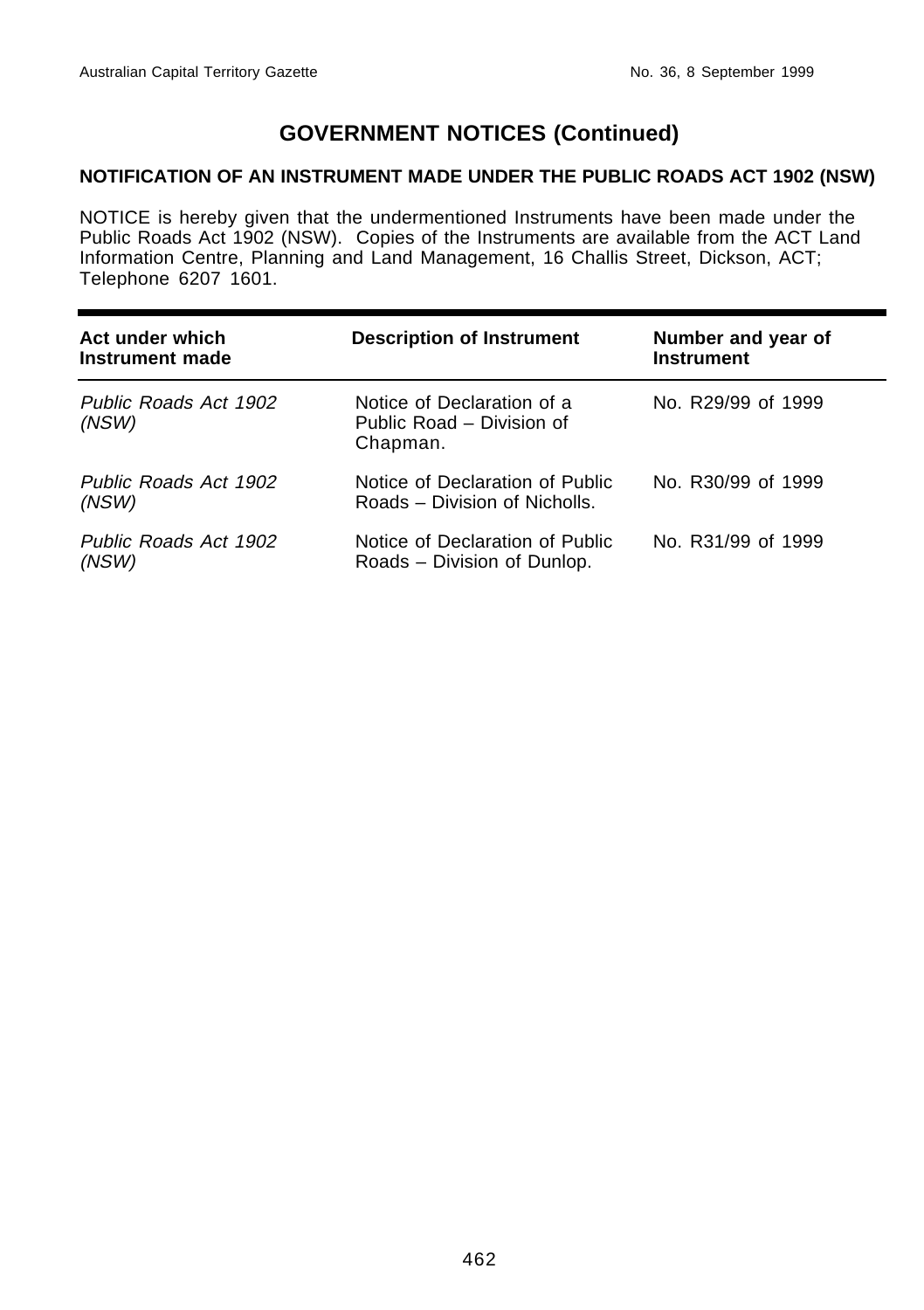### **NOTIFICATION OF THE MAKING OF A SUBORDINATE LAW**

NOTICE is hereby given that the undermentioned Regulation of the Australian Capital Territory has been made. Copies of the Regulation may be purchased from Publishing Services, Legislation and Sales Counter, ACT Government Shopfront, Corner of City Walk and East Row, Canberra City ACT 2601.

| Act under which                             | <b>Description of Subordinate</b> | Number and year of         |
|---------------------------------------------|-----------------------------------|----------------------------|
| Subordinate Law made                        | Law                               | <b>Management Standard</b> |
| <b>Public Sector Management</b><br>Act 1994 | Management Standards              | No. 2 of 1999              |